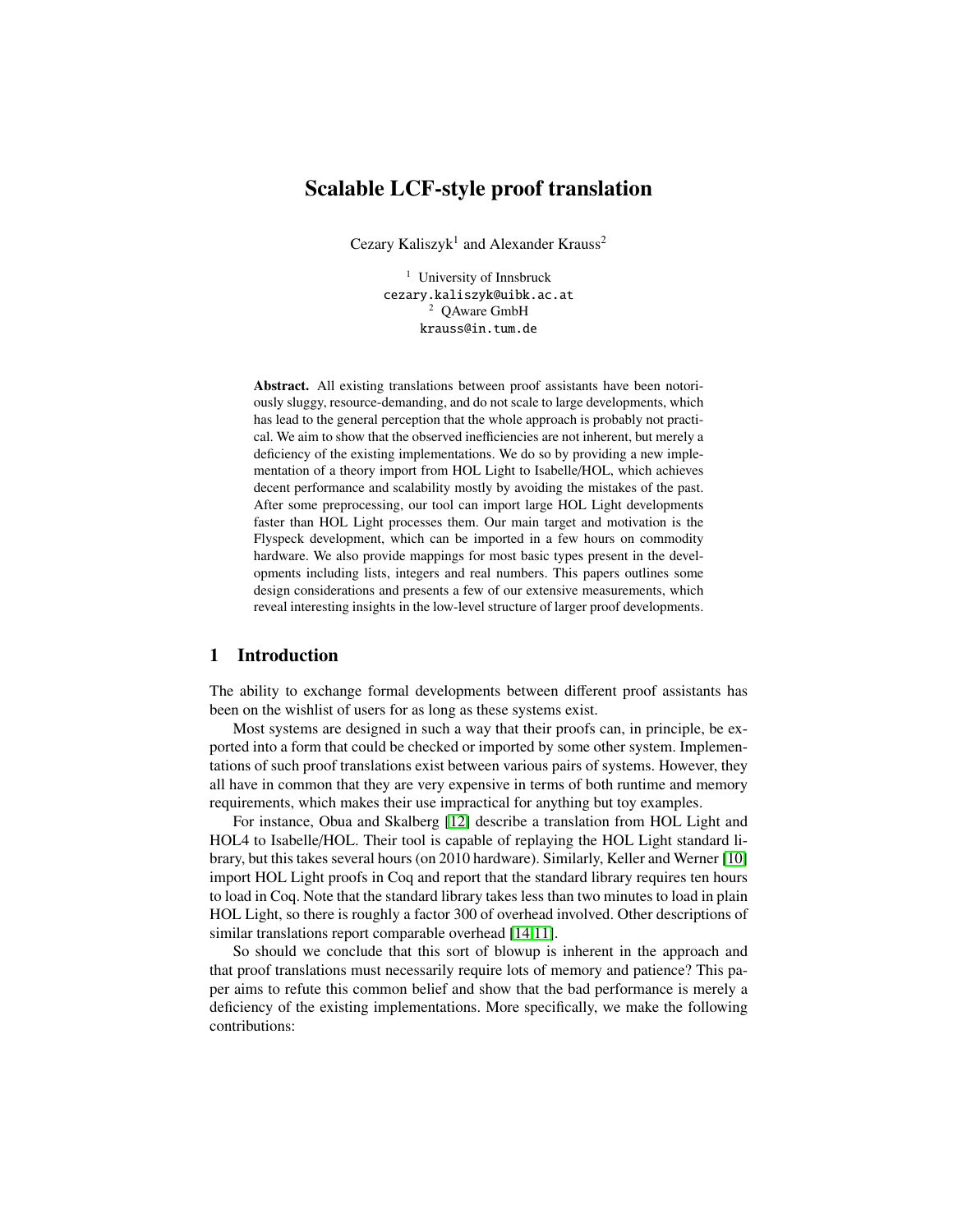- We describe a new implementation of a proof translation from HOL Light into Isabelle/HOL, which performs much better than previous tools: After some preprocessing, the HOL Light standard library can be imported into Isabelle/HOL in 30 seconds, which reduces the overhead factor from 300 down to about 0.4.
- Large developments are routinely handled by our tool, such that we can import major parts of the formalized proof of the Kepler Conjecture, developed in the Flyspeck [\[3\]](#page-14-4) project on normal hardware. Here, the overhead factor is a bit larger (with optimizations a factor of roughly 1.2).
- By providing better mappings of HOL Light concepts to Isabelle concepts, we obtain more natural results; in particular little effort is needed to map compatible but differently defined structures like integers and real numbers.
- We present various results obtained during our measurements, which yield some empirical insights about the low-level structure of larger formal developments.

Our work shares some visions with Hurd's OpenTheory project [\[6\]](#page-14-5) but has a slightly different focus:

– Our translation is able to work directly on the sources of any HOL Light development, without requiring any modification, such as adding special proof recording commands. This is crucial when dealing with large developments, where such modifications would create significant work and versioning problems.

In contrast, the OpenTheory setup still needs manual arrangements to the sources, which hinders its use out of the box. Therefore, it is also hard to assess its scalability to developments of Flyspeck's size.

– We do not focus on creating small, independent, reusable packages. Instead, our approach assumes a large development, which is treated as a whole. By default, all definitions and top-level theorems are converted, but filtering to a subset is easy.

*This paper is structured as follows.* In Section [2,](#page-1-0) we give an overview of the architecture of our translation. In Section [3](#page-7-0) we discuss memoization strategies that allow reducing the time and memory requirements of the translation processes. In Section [4](#page-9-0) we present the statistics of inference steps involved in the translation and interesting statistics about HOL Light and Flyspeck discovered using our experiments and finally we conclude in Section [5](#page-13-0) and present some outlook on the future work.

# <span id="page-1-0"></span>2 Architecture overview

In this section we explain the four basic steps in our proof translation: the collection of theorems that need to be exported; the instrumented kernel used to export the inference steps performed in HOL Light; the offline proof processor, and the importer itself. The four components are presented schematically in Figure [1.](#page-2-0)

# 2.1 Collecting Theorems to Export

The first issue in implementing a proof translation mechanism is to choose which theorems are relevant and what are their canonical names. While many other proof assistants

<sup>2</sup> Cezary Kaliszyk and Alexander Krauss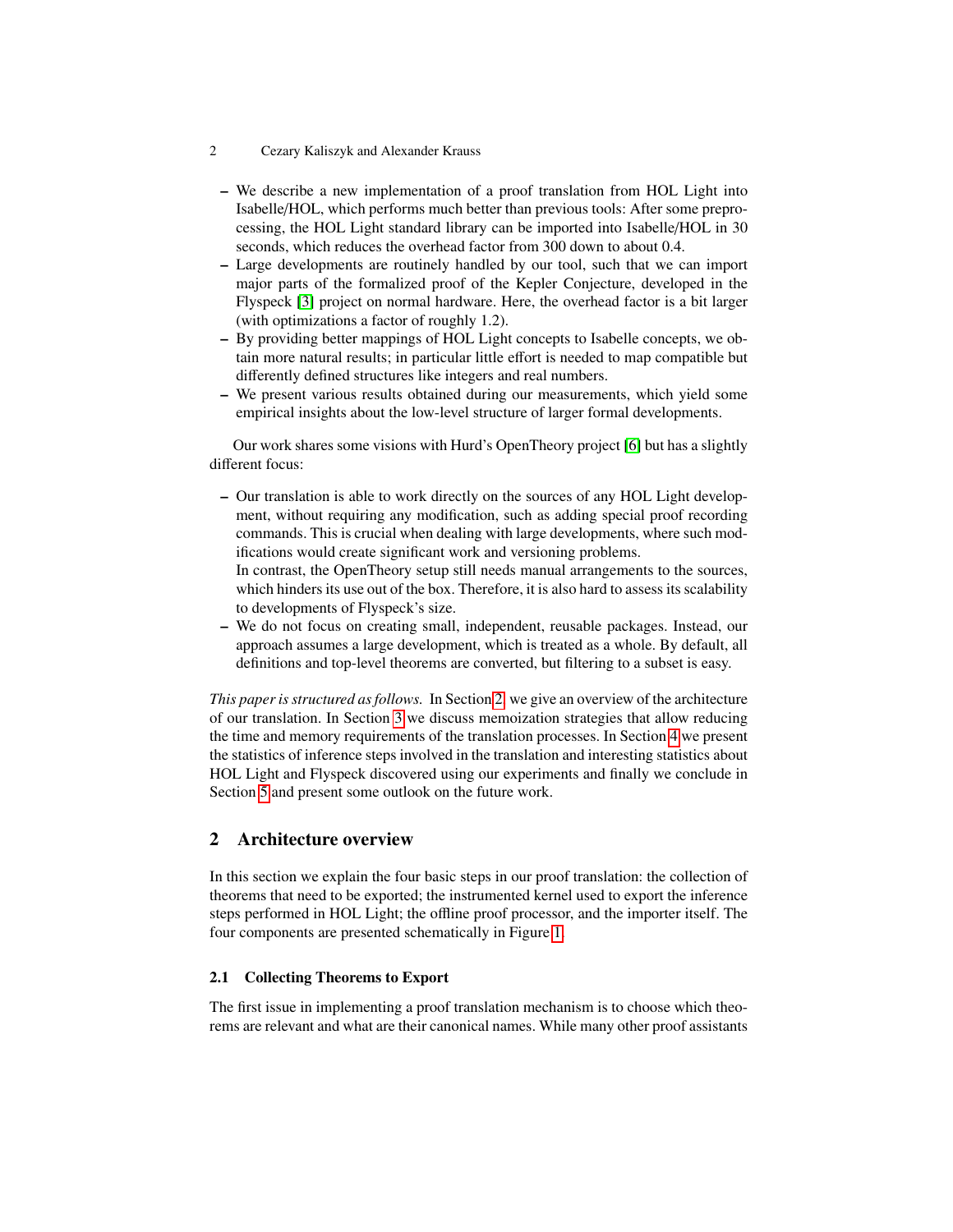

<span id="page-2-0"></span>Fig. 1. The architecture of the translation mechanism.

manage a list of named lemmas explicitly in some form of table, HOL Light simply represents lemmas as OCaml values of a certain type, bound on the interactive toplevel.

We first tried to follow a strategy similar to Obua and Skalberg [\[12\]](#page-14-0), where statements to export are collected heuristically, by detecting certain idioms in the theory sources, such as the use of the function prove in the context of a toplevel binding. However, this rather superficial analysis is quite incomplete and fails to detect non-standard means of producing lemmas occur frequently in larger developments. It also produces false positives for bindings local to a function or module.

Instead of such guesses based on surface syntax, it is more practical to rely on the existing update database [\[5\]](#page-14-6) functionality, which can produce a list of name-theorem pairs accessible from the toplevel by analyzing OCaml's internal data structures. The result can be saved to a file and loaded into a table that maps statements to names, before starting the actual export. Whenever a new theorem object is created, we can then look up the corresponding name, if any, in the table.

### 2.2 Exporting the inference trace

To export the performed proofs, we use a patched version of the HOL Light kernel, which is modified to record all inference steps. Our recorded HOL Light session is a sequence of steps according to the grammar in Fig. [2.](#page-3-0) Each step constructs a new type, term or theorem, and the new object is implicitly assigned an integer id from an increasing sequence (separately for each kind of object), by which it can be referenced later. The arguments of proof steps are either identifiers (such as names of variables or constants), or references to previous proof steps, with an optional tag denoting the deletion of the referenced object.

The trace is generated on the fly and piped to a *gzip* process, which compresses it and writes it to disk.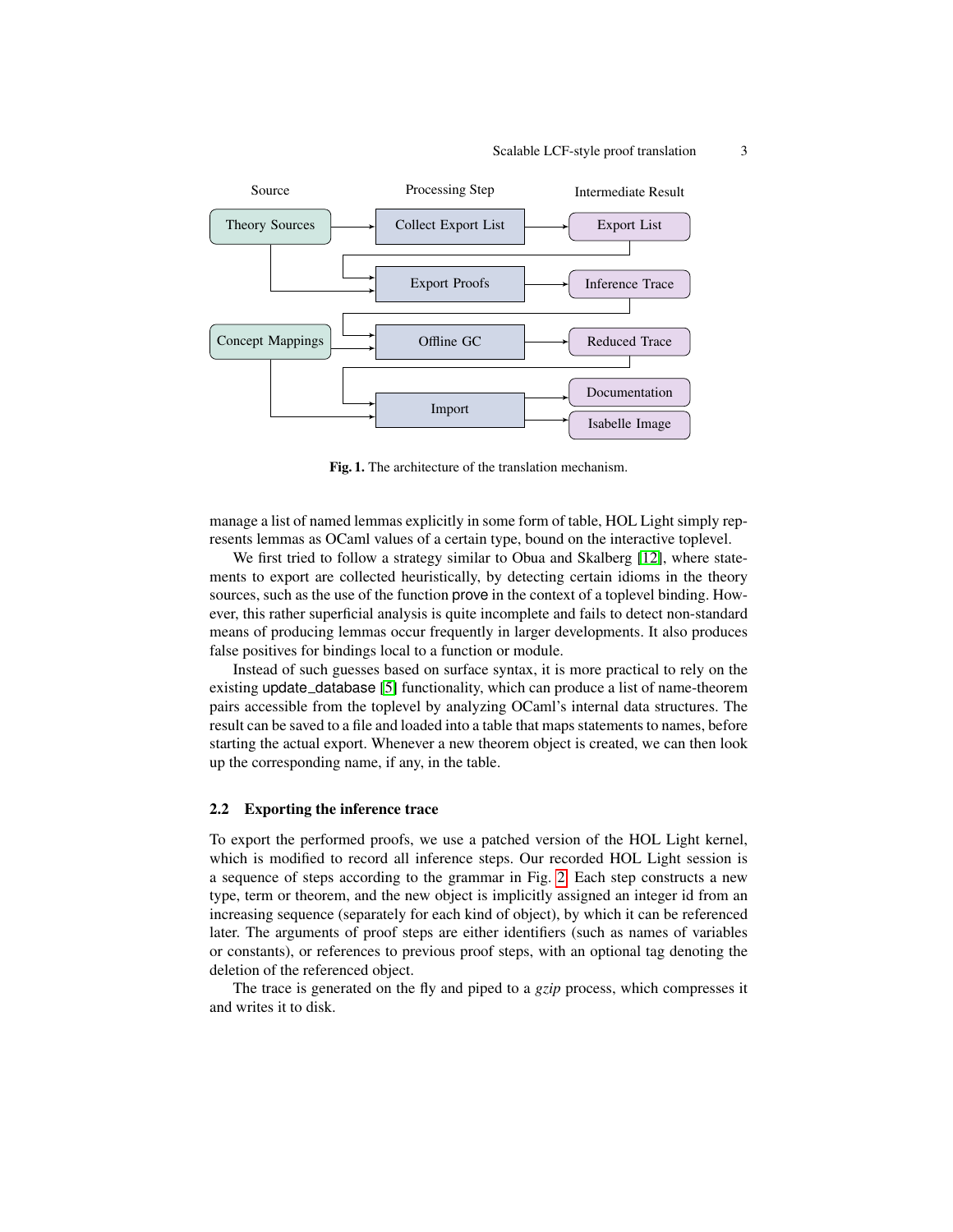| 4 |  | Cezary Kaliszyk and Alexander Krauss |  |
|---|--|--------------------------------------|--|
|---|--|--------------------------------------|--|

| $\langle$ Step $\rangle$ ::=                                                                                                                                                                                                  | A step is either:                                                                                                                                                                                                                                            |
|-------------------------------------------------------------------------------------------------------------------------------------------------------------------------------------------------------------------------------|--------------------------------------------------------------------------------------------------------------------------------------------------------------------------------------------------------------------------------------------------------------|
| $\langle$ Typ $\rangle$                                                                                                                                                                                                       | a type construction step                                                                                                                                                                                                                                     |
| $ \langle \text{Trm} \rangle$                                                                                                                                                                                                 | a term construction step                                                                                                                                                                                                                                     |
| $ \langle \text{Thm} \rangle$                                                                                                                                                                                                 | a theorem construction step                                                                                                                                                                                                                                  |
| $\langle \text{Typ} \rangle$ ::=                                                                                                                                                                                              | A type step is either:                                                                                                                                                                                                                                       |
| TyVar $\langle id \rangle$                                                                                                                                                                                                    | a named type variable                                                                                                                                                                                                                                        |
| TyApp $\langle id \rangle \langle ref \rangle^*$                                                                                                                                                                              | a type application with a list of subtypes                                                                                                                                                                                                                   |
| $\langle$ Trm $\rangle$ ::=<br>Var $\langle id \rangle$<br>$ $ Const $\langle$ id $\rangle$ $\langle$ ref $\rangle$<br>  App $\langle ref \rangle$ $\langle ref \rangle$<br>  Abs $\langle ref \rangle$ $\langle ref \rangle$ | A term step is either:<br>a named variable<br>a named constant with a type, the type is necessary for<br>polymorphic constants<br>an application<br>an abstraction; in valid HOL Light abstractions the first<br>subterm is always a term that is a variable |
| $\langle$ Thm $\rangle$ ::=                                                                                                                                                                                                   | A term step is either:                                                                                                                                                                                                                                       |
| ∣ Refl ⟨ref⟩                                                                                                                                                                                                                  | Reflexivity of a term                                                                                                                                                                                                                                        |
| Trans $\langle$ ref $\rangle$ $\langle$ ref $\rangle$                                                                                                                                                                         | Transitivity of two theorems                                                                                                                                                                                                                                 |
| Comb (ref) (ref)                                                                                                                                                                                                              | Application of two theorems                                                                                                                                                                                                                                  |
| Abs $\langle$ ref $\rangle$ $\langle$ ref $\rangle$                                                                                                                                                                           | Abstraction of a term and a theorem                                                                                                                                                                                                                          |
| Beta $\langle$ ref $\rangle$                                                                                                                                                                                                  | $\beta$ -reduction of a term                                                                                                                                                                                                                                 |
| Assum 〈ref〉                                                                                                                                                                                                                   | Assumption of a term                                                                                                                                                                                                                                         |
| Eqmp $\langle ref \rangle$ $\langle ref \rangle$                                                                                                                                                                              | Equality <i>modus-ponens</i> of two theorems                                                                                                                                                                                                                 |
| Deduct $\langle ref \rangle$ $\langle ref \rangle$                                                                                                                                                                            | Anti-symmetric deduction of two theorems                                                                                                                                                                                                                     |
| Inst $\langle ref \rangle \langle ref \rangle^*$                                                                                                                                                                              | Type substitution with a theorem and a list of types                                                                                                                                                                                                         |
| Subst $\langle$ ref $\rangle$ $\langle$ ref $\rangle^*$                                                                                                                                                                       | Term substitution with a theorem and a list of terms                                                                                                                                                                                                         |
| Axiom (ref)                                                                                                                                                                                                                   | Axiom with a term                                                                                                                                                                                                                                            |
| Defn $\langle$ id $\rangle$ $\langle$ ref $\rangle$                                                                                                                                                                           | Definition of an identifier to a term                                                                                                                                                                                                                        |
| TyDef 〈id〉〈id〉〈id〉                                                                                                                                                                                                            | Type definition with three identifiers, two terms and a                                                                                                                                                                                                      |
| $\langle ref \rangle \langle ref \rangle \langle ref \rangle$                                                                                                                                                                 | proof of existence                                                                                                                                                                                                                                           |
| Save 〈id〉 〈ref〉                                                                                                                                                                                                               | Assign a name to a theorem                                                                                                                                                                                                                                   |

<span id="page-3-0"></span>Fig. 2. The grammar of our export format. Identifiers  $\langle id \rangle$  are strings with the same characters allowed as in the input system and references  $\langle$ ref $\rangle$  are integers.

Since the type thm of theorems is an abstract datatype, we can achieve the numbering simply by adding an integer tag, which is filled from a global proof step counter when the theorem is constructed.

Hence, the proof steps are recorded in the order in which they occur. This instrumentation is local to the kernel (module fusion.ml), which encapsulates all theorem construction and destruction operations. No changes are required in other files.

For terms and types this is not so easy, as in OCaml even for abstract objects matching is possible. This means that we cannot add tags without breaking client code. However, just writing out terms naively would destroy all sharing and lead to significant blowup. To make the process manageable, we need to preserve at least some of the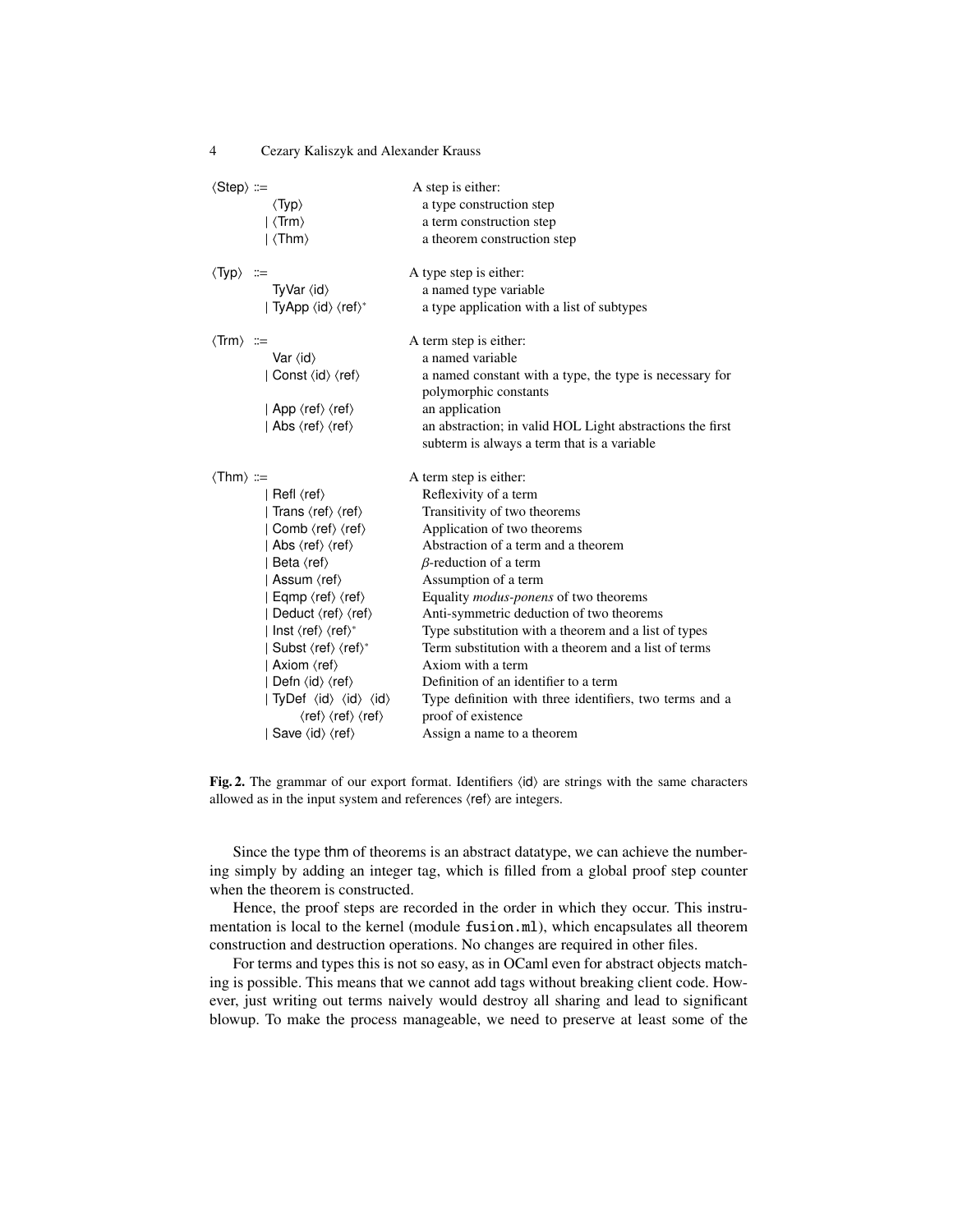sharing present in memory. Thus we employ memoization techniques that partly recover the sharing of types and terms. Section [3](#page-7-0) describes these techniques; all of them produce traces in the format described above.

There is also a choice of the basic proof steps that get written. We have decided to export the minimal set of inference rules that covers HOL Light. This is in opposition to Obua and Skalberg's export where some of the proof rules get exported as multiple steps (Deduct gets exported as three rules that are easier to import) whereas other rules get optimized proofs. We found out that such *ad-hoc* optimizations yield only very small improvements in efficiency (below 2%), but unnecessarily complicate the code and make it more prone to errors.

#### 2.3 Offline garbage collection

While our trace records the creation of all relevant objects, it does not contain information about their deletion. However, this information is equally important if we do not want to create a memory leak in the Isabelle import, which would have to keep all objects, even though they have long been garbage-collected in the HOL Light process.

While the information about object deletion is not directly present in the trace, it can easily be recovered by marking the last reference to each object specially as an indication that the importer should drop the reference to the object after using it.

We do this in a separate processing step, which in addition performs an offline garbage collection on the whole graph and throws away all objects that do not contribute to the proofs of a named theorem.

The offline processor takes two inputs: the inference trace and a list of theorems that should be replaced by Isabelle theorems during import. The program first removes all the steps that are not needed when importing. This includes theorems that were created but never used (for example by proof search procedures that operate on theorems), theorems that are mapped to their Isabelle counterparts, and their transitive dependencies. Next, the last occurrences of a reference to any type, term or theorem is marked, so that the importer can (after using the object as a dependency) immediately forget it. Currently, our offline processor reads the whole dependency graph into memory. This is feasible even for developments of the size of Flyspeck. Hypothetical, for larger developments this could be replaced by an algorithm that does several passes on the input and requires less memory.

The output of this step has the same format as the raw trace. We call it the *reduced trace*.

### 2.4 Import

The actual import into Isabelle now amounts to replaying the reduced trace generated in the previous step. In addition, the import is configured with the mappings of types, constants and theorems to the respective Isabelle concepts.

Replaying the trace is conceptually straightforward: we simply replay step by step, keeping integer-indexed maps to look up the required objects needed for each proof step.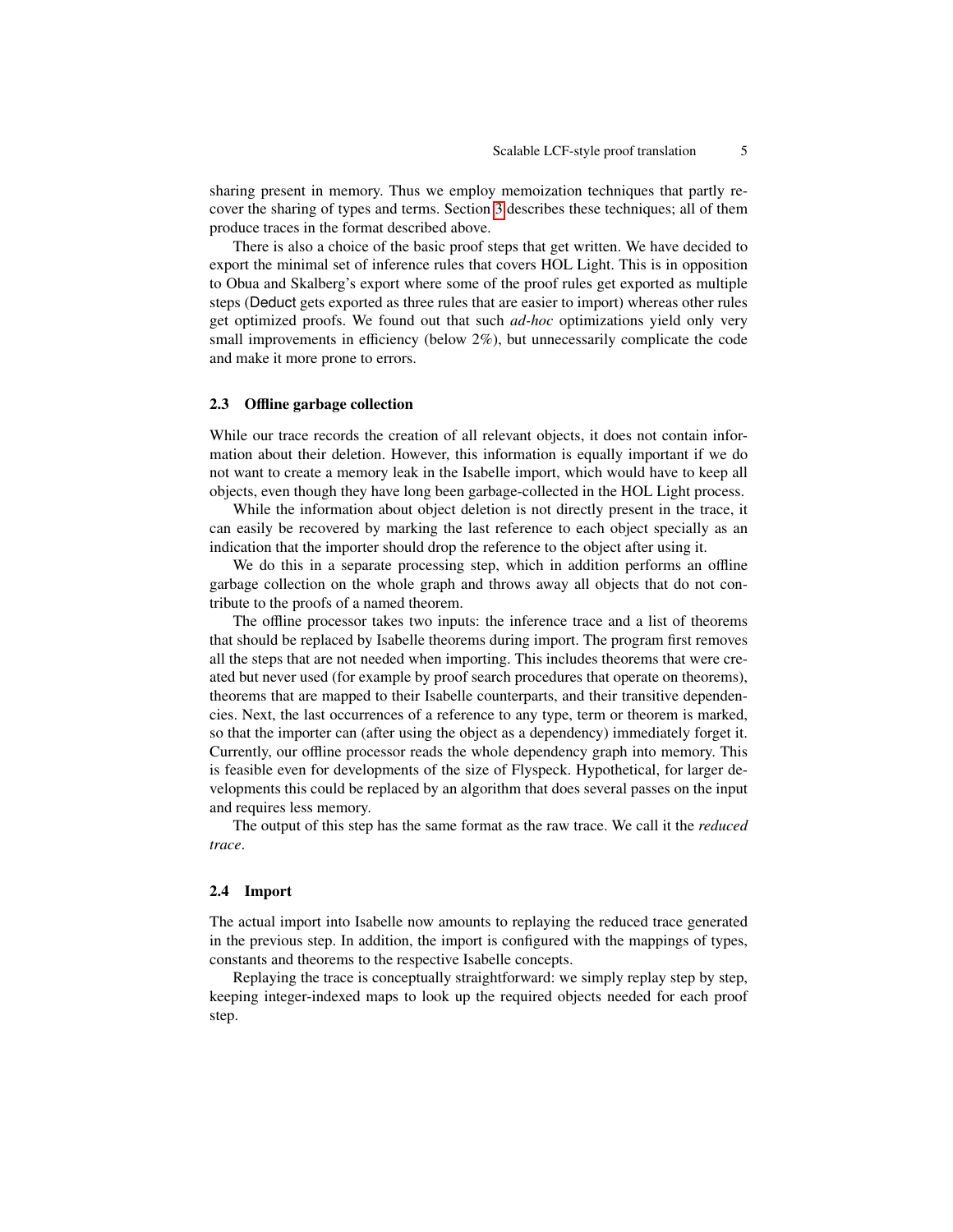We use Isabelle's cterm type (an abstract type representing type-checked terms) to store terms, and similarly for types. This avoids repeated type-checking of terms and reduces import runtime by a factor of two, with a slight increase in memory use.

We do not attempt to generate theory source text, which was a major bottleneck and source of problems in Obua and Skalberg's approach, since re-parsing the generated theories is time-consuming, and the additional layer of build artifacts only makes the setup unnecessarily complex with little benefit. The only advantage of the generated theories were that users could use them to inspect the imported material. For this purpose, we instead generate a documentation file (in LaTeX and HTML), which lists lemma names and statements. Excerpts from the documentation can be seen in Figures [3](#page-5-0) and [4.](#page-5-1) We also provide the complete rendered documentation for the Flyspeck import at http://[cl-informatik.uibk.ac.at](http://cl-informatik.uibk.ac.at/~cek/import/)/∼cek/import/.

thm RIGHT\_OR\_DISTRIB:  $\forall$ (p::bool) (q::bool) r::bool. ((p V q)  $\land$  r) = (p  $\land$  r V q  $\land$  r) thm FORALL\_SIMP:  $\forall$ t::bool. ( $\forall$ x::'a. t) = t thm EXISTS\_SIMP:  $\forall$ t::bool. (∃x::'a. t) = t thm EQ CLAUSES:  $\forall$ t::bool. (True = t) = t  $\Lambda$  (t = True) = t  $\Lambda$  (False = t) = ( $\neg$  t)  $\Lambda$  (t = False) = ( $\neg$  t)

 $\mathbb{R}$  . The series of the series of the series of the series of the series of the series of the series of the series of the series of the series of the series of the series of the series of the series of the series of

<span id="page-5-0"></span>Fig. 3. Cropped printout of the HTML documentation of the imported HOL Light library.

thm opposite\_hypermap\_plain:  $\forall H. \ plan\_\hbar$ hypermap  $H \longrightarrow \ plan\_\hbar$ hypermap (opposite\_hypermap H) thm opposite\_components:  $\forall H \ x.$  dart (opposite\_hypermap H) = dart H  $\land$  node (opposite\_hypermap H)  $x = node H x \wedge face (opposite\_hypermap H) x = face H x$ thm opposite\_hypermap\_simple:  $\forall H. simple\_hypermap H \longrightarrow simple\_hypermap (opposite\_hypermap H)$ thm hypermap\_eq\_lemma:  $\forall H. \t\t\t tuple\_hypermap H = (dart H, edge\_map H, node\_map H, face\_map H)$ 

<span id="page-5-1"></span>Fig. 4. Cropped printout of the LATEX generated PDF documentation of Flyspeck imported to Isabelle. The documentation can be generated with or without type annotations, and we chose to present the type annotations in Fig. [3](#page-5-0) and no types here.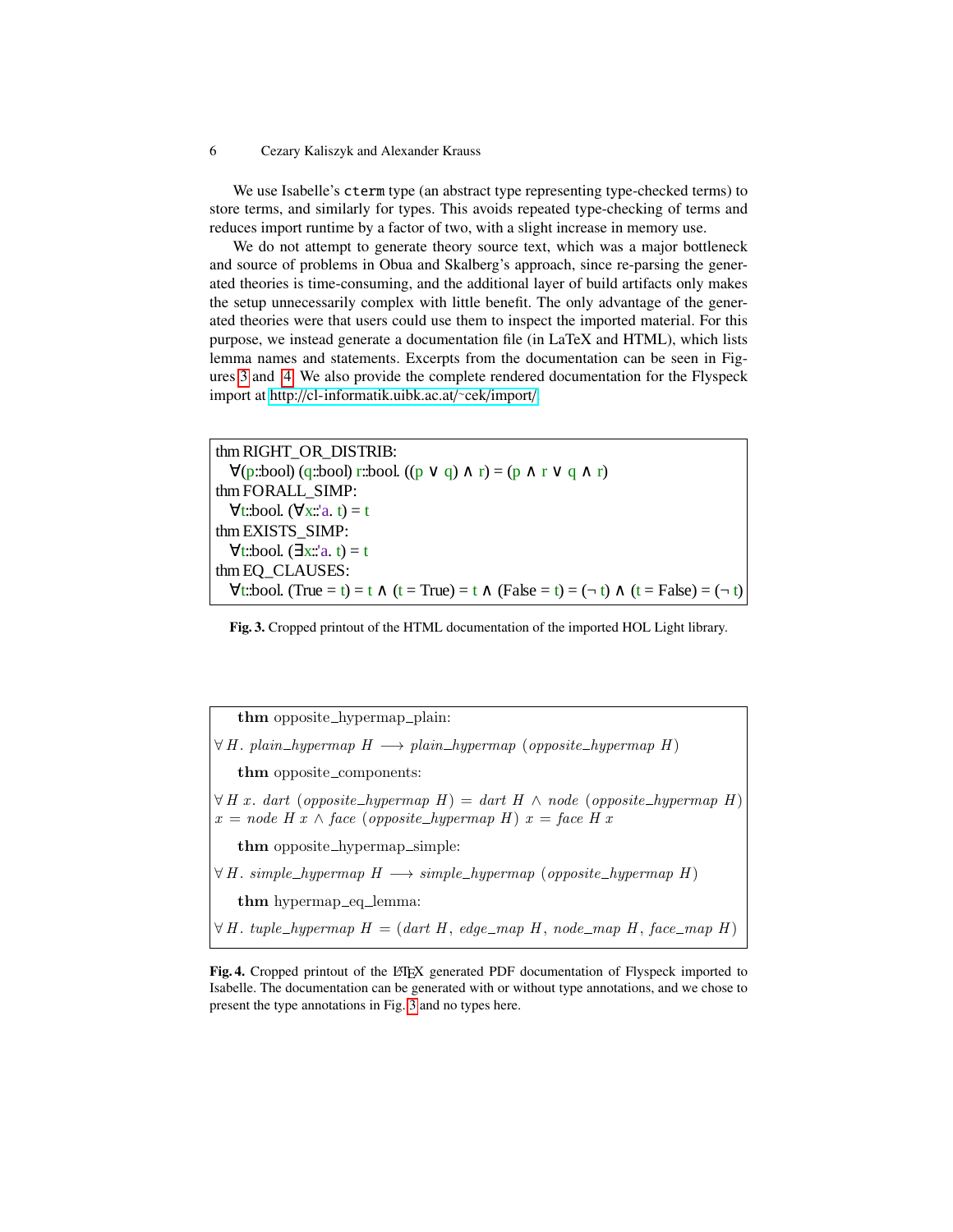After replaying the trace in Isabelle, it can be used interactively or saved to an image (using Isabelle's standard mechanisms) for later use.

*Concept Mappings* In general it is desirable to map HOL Light concepts to existing Isabelle concepts whenever they exist instead of redefining them during the import. This makes it easier to use the imported results and combine them with existing ones. This is a form of *theory interpretation*.

There are two scenarios: First, if the definition of the constant or type (typedef) from the original system can be derived in the target system, it is enough to replace the definition with the derived theorem. Second, if a definition or type is not defined in the same way and the original definition cannot be derived, the procedure is more involved. This is the common common case for more complex definitions.

Consider the function HD which represents returns the first element of a fiven nonempty list. It's result on the empty list is some arbitrary unknown value, but while HOL Light makes use of the Hilbert operator  $\epsilon$ , Isabelle/HOL uses list\_rec undefined, which is an artifact of the tools used. Both these terms represent "arbitrary" values, but they are not provably equal. However, since there are no theorems in HOL Light that talk about the head of an empty list, we can get away with it.

In general, we can replace any set of characteristic properties from which all translated results are derived and which is provable in the target system. This need not be the actual definition of the constant. This also means that some lemmas that are merely used to derive the characteristic properties will not be translated. This requires some dependency analysis which is hard to do during the actual export or import, which merely write and read a stream. It is therefore done in the offline processor.

Obua and Skalberg's import attempted to resolve mappings during import, which would make mapping non-trivial concepts like the real numbers a tedious trial-anderror experience.

Mapping of constants can be provided simply by giving a theorem attribute in Isabelle, for example to map the HOL Light constant FST to the Isabelle/HOL constant fst it is enough to prove the following:

lemma [import\_const FST]:

"fst =  $(\lambda p::'A \times 'B$ . SOME x::'A.  $\exists y::'B$ .  $p = (x, y))$ " by auto

and similarly to map a type:

lemma [import\_type prod ABS\_prod REP\_prod]:

"type\_definition Rep\_prod Abs\_prod (Collect

 $(\lambda x$ ::'A  $\Rightarrow$  'B  $\Rightarrow$  bool. ∃a b. x = Pair\_Rep a b))"

using type\_definition\_prod[unfolded Product\_Type.prod\_def] by simp

There is one more issue that we need to address. Even if the the natural numbers of HOL Light are mapped to the natural numbers of Isabelle, the binary representation of nat in Isabelle is different from that of num in HOL Light. To make them identical, a set of rewrite rules is applied that rewrites the constant NUMERAL applied to bits, to the Isabelle version thereof.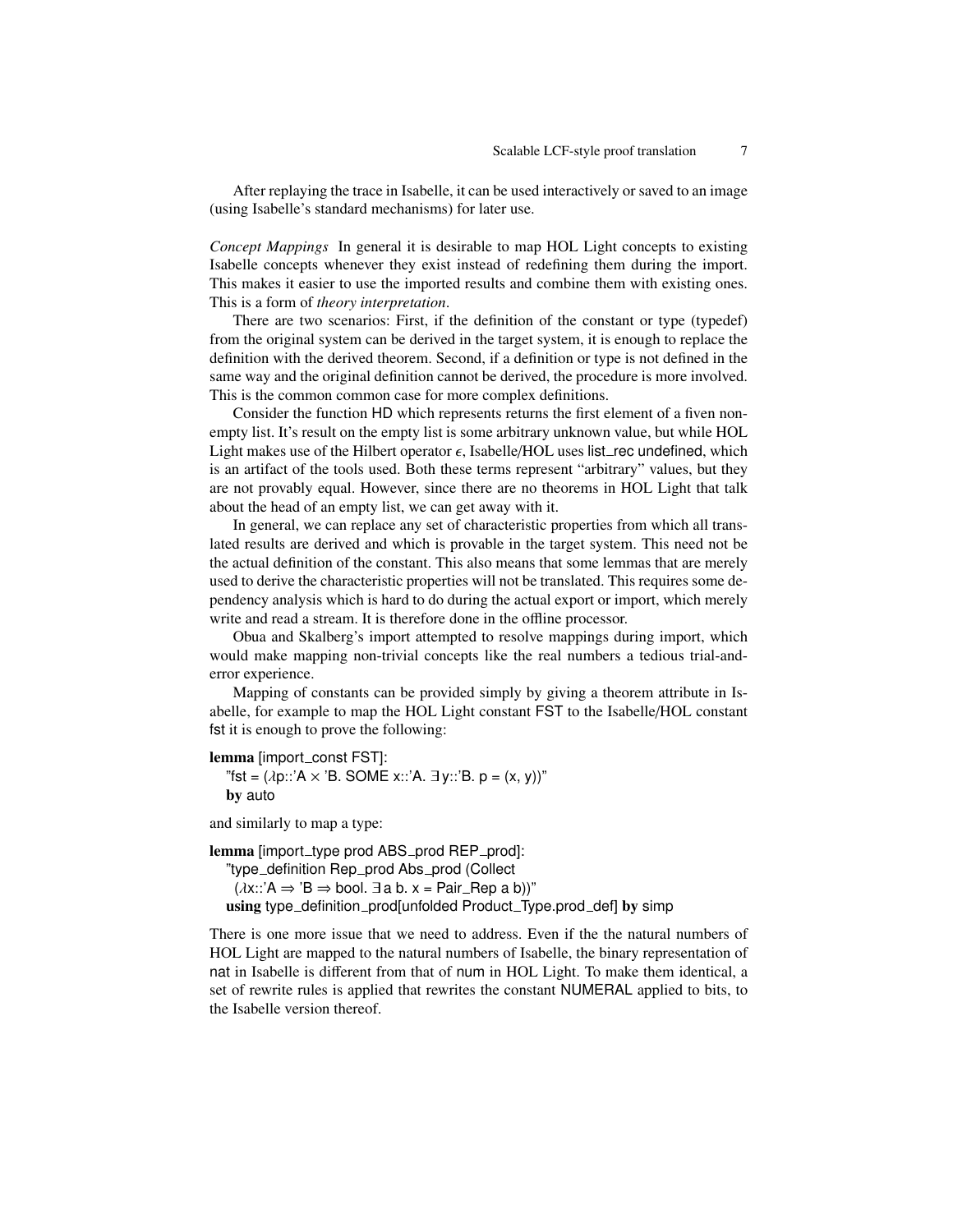### <span id="page-7-0"></span>3 Time and Memory comparison of Flyspeck vs Import

In this Section we discuss the memoization techniques used to reduce the import time and memory footprint of the processing steps as well as the import time and give some comparisons of the processes involved in Import with the original ones of HOL Light.

As we have noticed in Section [2](#page-1-0) when writing the trace the sharing between terms (and types) is lost. The number and size of types in a typical HOL Light development is insignificant in comparison with the number and size of terms; which is why we will focus on optimizing the terms; however the same principles are used for types.

There are many ways in which the problem can be addressed; the simplest is to simply write out all the terms. This is equivalent to not doing any sharing; and came out to be infeasible in practice. Even when writing a compressed trace after 3 weeks runtime, the compressed trace was 500GB, without having got past HOL Light's Multivariate library (a prerequisite of Flyspeck).

So is sharing always good? Then the ultimate goal would be to achieve complete sharing, where the export process keeps all the terms that have been written so far, and whenever a new term is to be written it is checked against the present ones. However, keeping all terms in memory obviously does not scale, as the memory requirements would grow linearly with the size of the development. (In fact, this was true in Obua and Skalberg's implementation, where recorded proofs were kept in-memory eternally.) Moreover, the import stage becomes equally wasteful, since terms are held in memory between any two uses, where it would be much cheaper to rebuild them when needed. Running Flyspeck with this strategy requires 70GB RAM for the export and 120GB for the import stage.

Instead, we employ a least-recently-used strategy, which keeps only a fixed number of *N* entries in a cache and discards those that were not referenced for the longest time. While this does not necessarily reflect the actual lifecycle of terms in the original process, it seems to be a good enough approximation to be useful. In particular, it avoids wasting memory by keeping unused objects around for a long time. Our data structures are built on top of OCaml's standard maps in a straightforward manner, and all operations are *O*(log *N*).

We show the impact of the size of the term cache on the export time and memory footprint in Figure [5.](#page-8-0) The graph shows two datasets: the core of HOL Light and the VOLUME\_OF\_CLOSED\_TETRAHEDRON lemma from Flyspeck. We chose the former, as it represents a typical HOL Light development, consisting of a big number of regular size lemmas, and we chose the latter, as it creates a big proof trace. The big trace is created using the REAL\_ARITH decision procedure which implements the Gröbner bases procedure [\[4\]](#page-14-7).

As we can see the size of the term cache has very little impact on the time and size of HOL Light standard library. However for a proof which constructs a big number of bigger terms using a very small cache increases the export time and trace size exponentially. This means that the size needs to be adjusted to the size of the terms produced by the decision procedures and if this is not known a biggest possible term cache size is advisable.

We performed a similar experiment for caching proofs. The first idea is to reuse the proof number if a theorem with same statement has already been derived. This can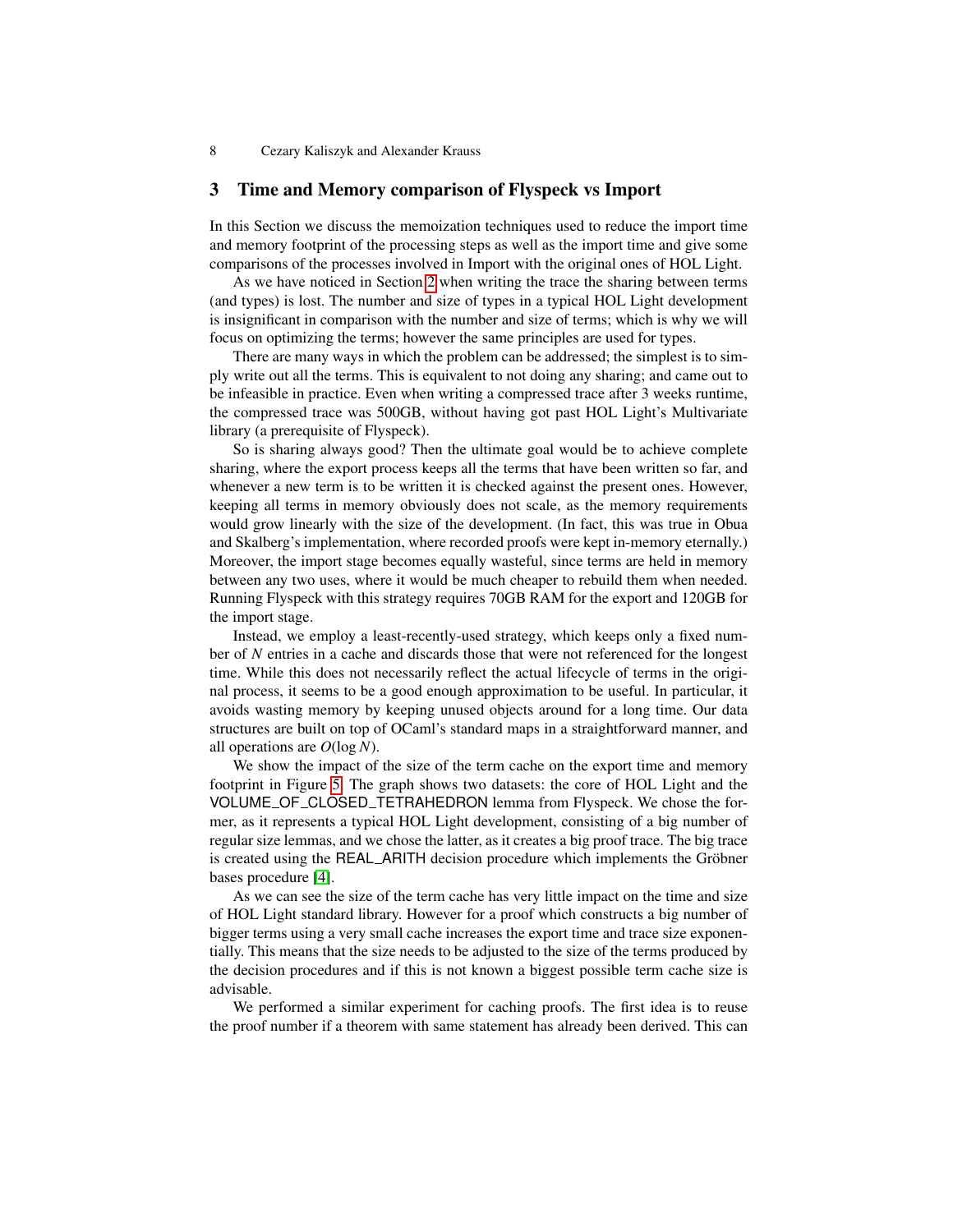

<span id="page-8-0"></span>Fig. 5. Time required to write the proof trace and the size of the resulting trace as a function of the term cache size. We compare the time of the HOL Light standard library (HOL) and the VOLUME\_OF\_CLOSED\_TETRAHEDRON theorem (VOL).

however cause problems if there are some mappings performed between the two theorems. A constant or type mapping is performed together with some theorem mappings, and the new type or constant will be used from the point of this theorem. This means that unnamed theorems used before a mapping cannot be reused after the mapping. To overcome this difficulty we chose to clear the theorem cache at every named theorem. This may lose a small amount of sharing but prevents issues with adding constant and type maps. We have computed the impact that the size of the proof cache has on the resulting trace and the export time in Figure [6.](#page-8-1)



<span id="page-8-1"></span>Fig. 6. Time required to write the proof trace and the size of the resulting trace as a function of the proof cache size. We compare the time of the HOL Light standard library (HOL) and the VOLUME\_OF\_CLOSED\_TETRAHEDRON theorem (VOL).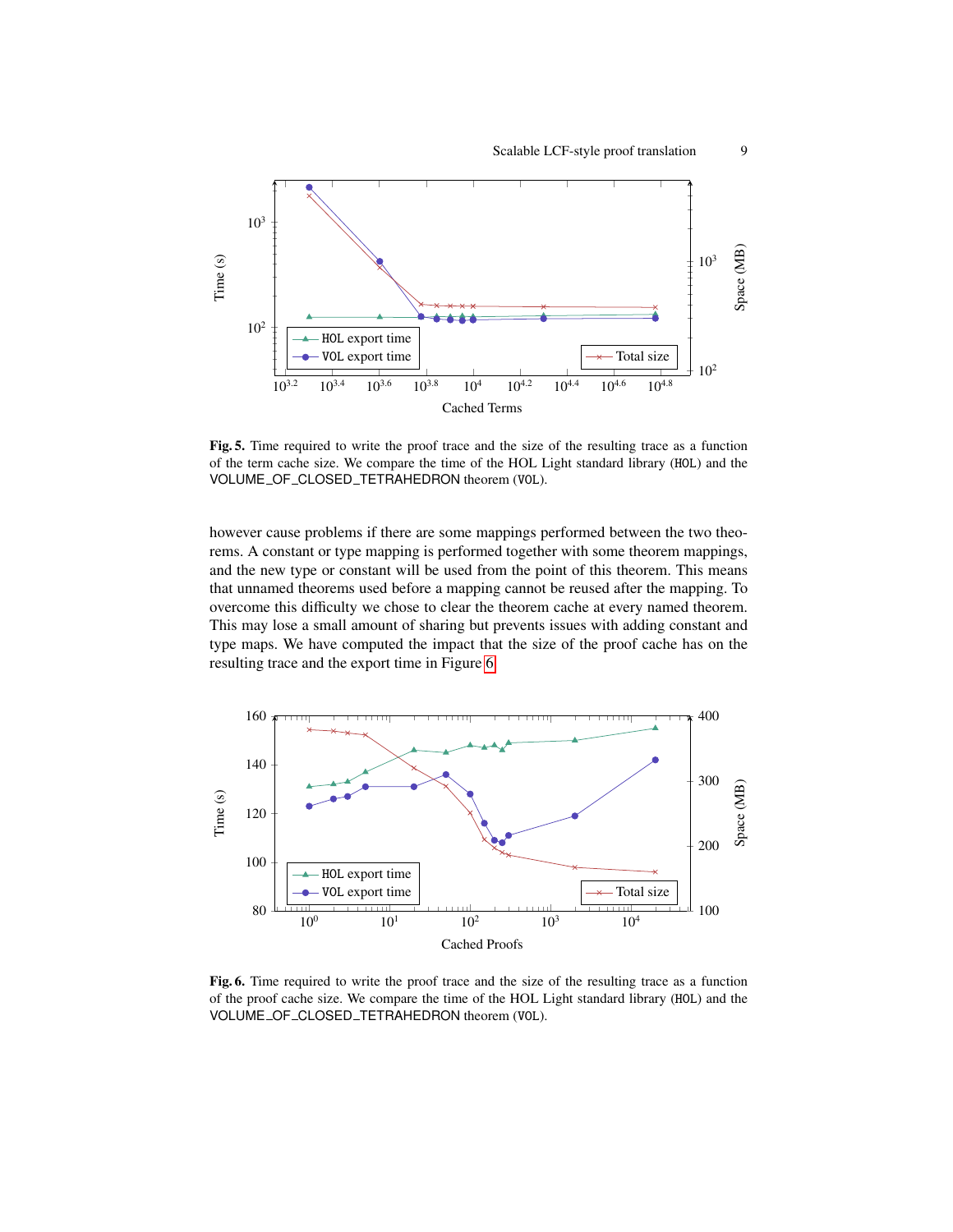As we can see for typical proof steps (HOL Light standard library) with more sharing the export time increases however not significantly. This is not the case for a proof which constructs big intermediate results. In such a case there is an optimal number of proofs to cache and with a bigger number the complexity of comparing the proofs with the cache increases the time. Since in a typical HOL Light development the optima for the different proofs may differ, we instead choose to use a small proof cache. In Section [4](#page-9-0) we will see that the decrease in the space does not lead to a significant decrease in the Import time. We have compared the memory usage of the OCaml process writing the trace with the memory of the PolyML process doing the Import (Fig. [7](#page-9-1) and the two are roughly comparable, with two exceptions. PolyML is much less conservative when allocating memory, and quickly uses all available memory, however most of it is reclaimed by major collections. Also due to the garbage collection running in a separate thread in PolyML major collections happen more often than in OCaml.



<span id="page-9-1"></span>Fig. 7. Comparing the export memory (left) with import memory (right) for the core HOL Light together with the VOLUME\_OF\_CLOSED\_TETRAHEDRON theorem. Export memory is computed with OCaml garbage collection statistics in millions of life words. Import memory in bytes.

# <span id="page-9-0"></span>4 Statistics over Flyspeck

In this section we look at various statistics that can be discovered when analyzing the proofrecorded Flyspeck.

#### <span id="page-9-2"></span>4.1 Dependencies and steps statistics

We first look at the dependencies between theorems, terms and types. The following table shows the total number of theorem steps, term steps and type steps in the proof trace. The table includes four rows, first two are for full sharing, second two are for term caching.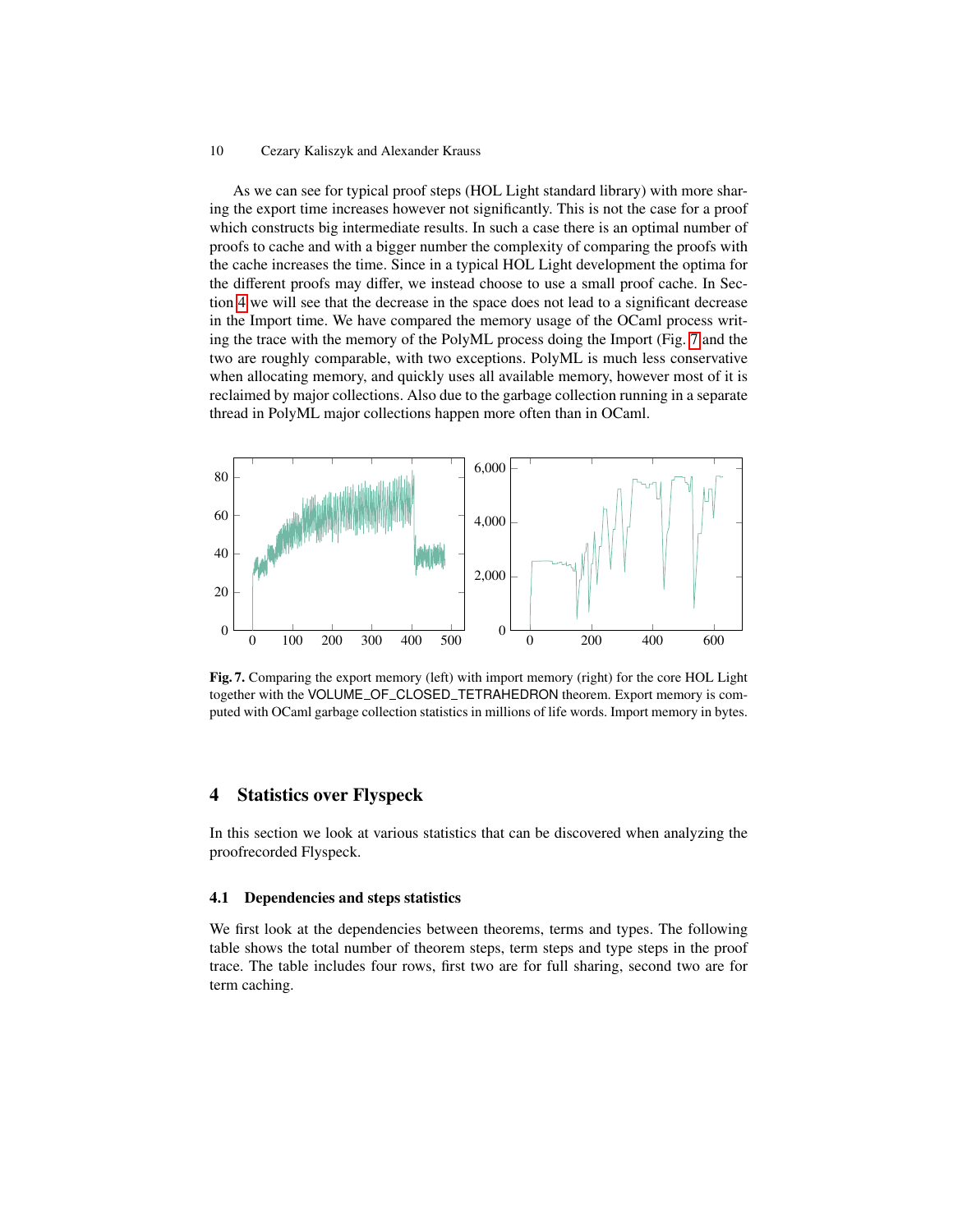| Strategy               | <b>Types</b> | <b>Terms</b> | Theorems      |
|------------------------|--------------|--------------|---------------|
| Full sharing           | 173,800      | 51.448.207   | 146, 120, 269 |
| Full sharing processed | 130.936      | 13,066,288   | 40,802,070    |
| Term caching           | 173,800      | 101,846,215  | 420.253.109   |
| Term caching processed | 146,710      | 23,318,639   | 194.541.803   |

We first notice that the number of types is insignificant relative to the number of terms or theorems, and the number of types that can be removed by processing is only 16– 25%. For terms, the number of terms with full sharing is 50% of that with caching, which means that the overhead is still quite big; and the overhead reduces only to 45% with the offline GC. Sharing has the biggest effect on theorems: the shared theorems are 34% of the cached ones. Finally, offline GC lets reduce the number of terms and theorems roughly a quarter of the recorded ones, which is a huge improvement.

Next we will look at the exact inference steps that were derived but not needed. We have computed the numbers of inference steps of each kind and their percentages for the steps that were derived but the offline processor could remove them:



We compare the above to the needed steps (the steps left by the garbage collection):



In both cases the methods that do complicated computation (Subst, Eqmp, Comb) dominate; however for the unneeded diagram the very cheap methods Refl and Assum occur much more often.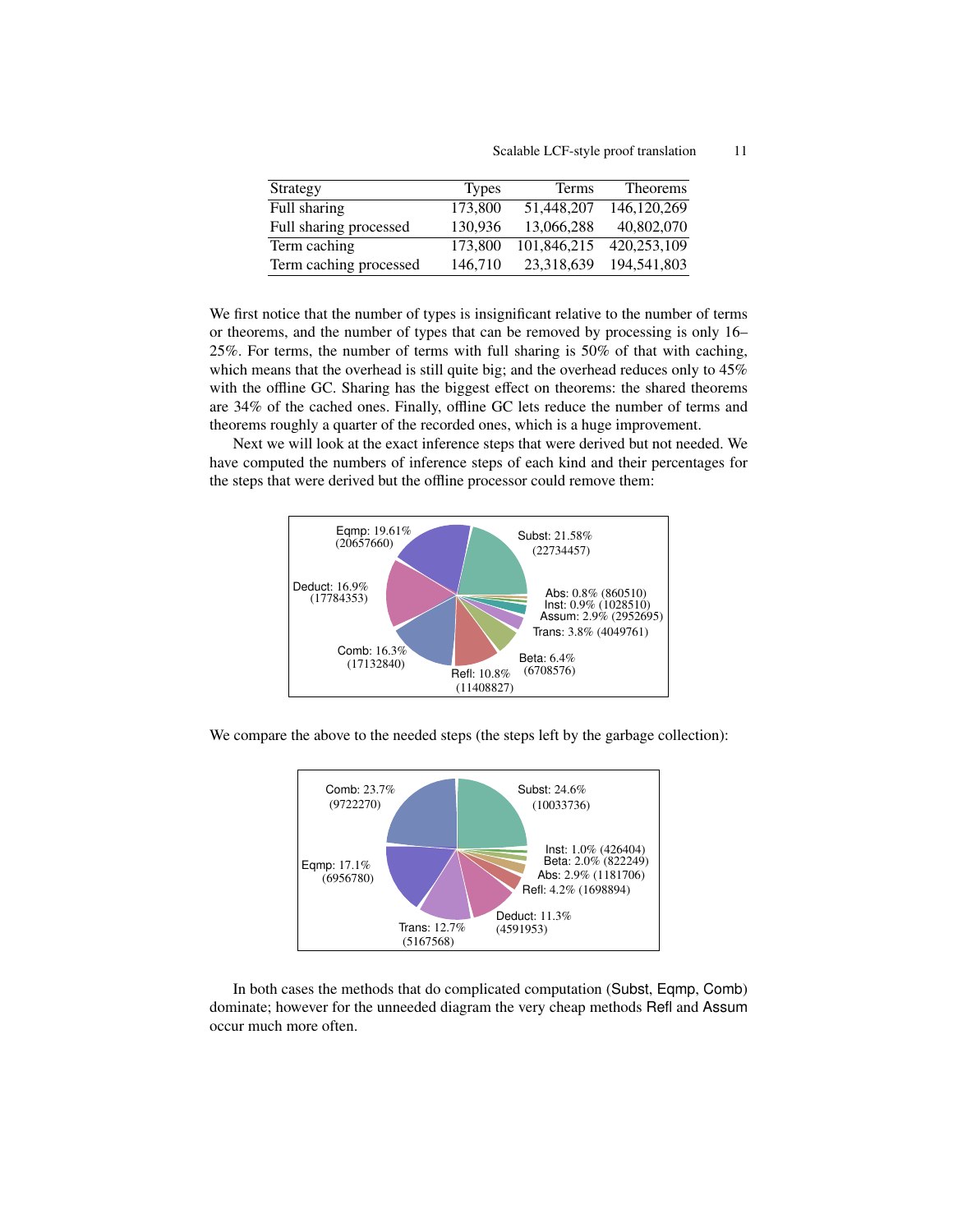We next compare it to the steps that were derived multiple times. 2,515,531 theorem steps have been derived multiple times with exactly same dependencies. It is quite interesting, that many of these steps are the same ones repeated over and over again. This suggests that the steps are performed repeatedly by decision procedures or even by the simplifier. The unique repeated steps are only 187,164 which is just 7% of the repeated steps! We have analyzed the kinds of steps that have been derived multiple times:



Here we see a dominance of Refl and Assum which are the two cheapest steps. However the third steps  $-$  Subst  $-$  is not a cheap one; and this is where the main advantage of caching or sharing comes in.

We have also looked at the complexity of individual Subst steps; even if the maximum is 23, the average number of term pairs in a subsitution is 2.098, and the distribution is as follows:



We see that there are 229 substitutions with 21 simultaneously substituted terms; however the time consumed by these substitutions is caused by the size of the terms involved.

#### 4.2 Theorem name statistics

There are 622 theorems that have been assigned more than one name. In certain cases useful theorems from another module have been given a different name in a later one; however in certain cases theorems have been rederived, sometimes in completely different ways. We have computed the statistics: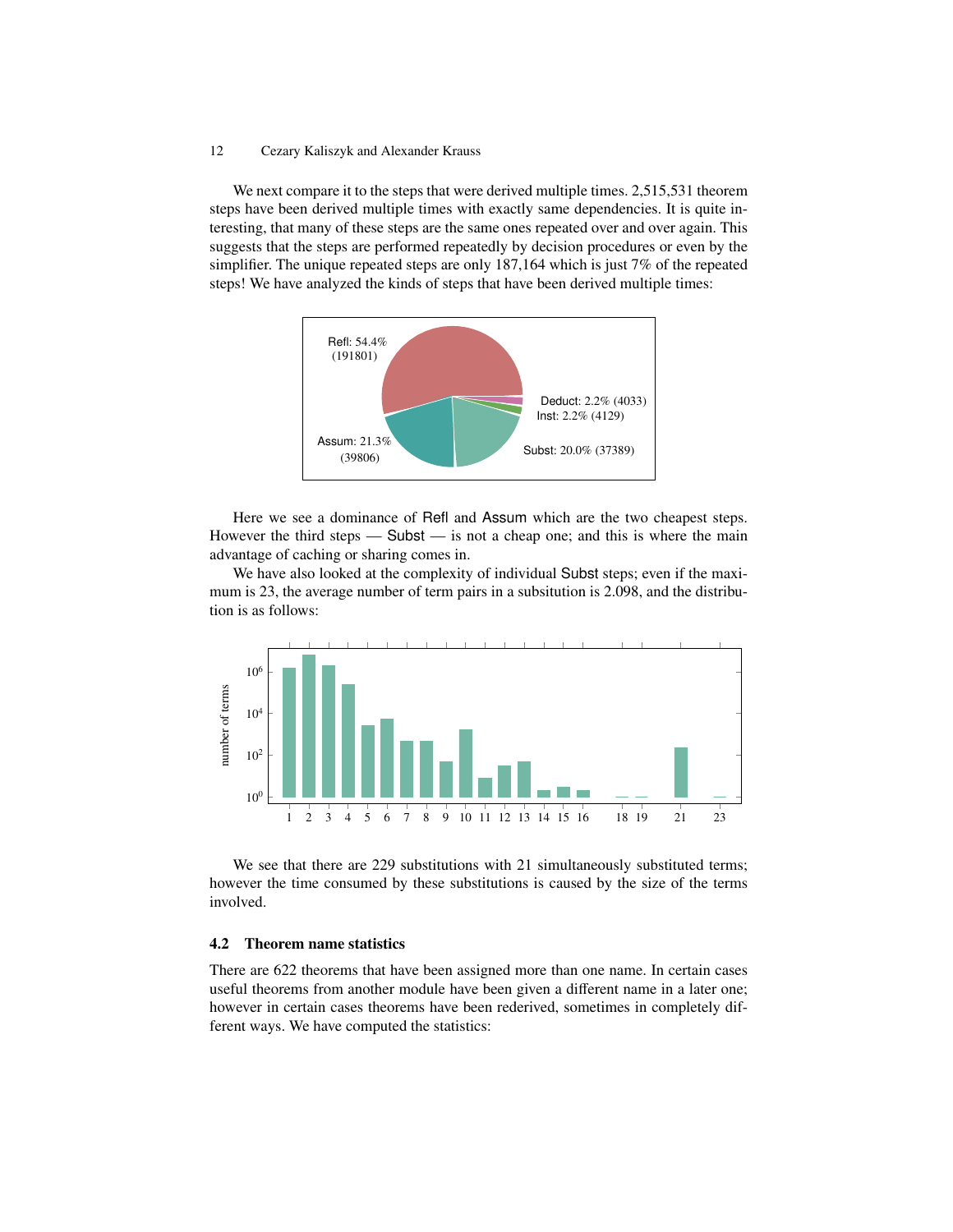|                     |                             | Unique Number Canonical name     |
|---------------------|-----------------------------|----------------------------------|
| statements of names |                             |                                  |
|                     | 16656                       |                                  |
|                     | 567                         |                                  |
| 3                   | 46                          |                                  |
| 4                   |                             |                                  |
| 5                   | $\mathcal{D}_{\mathcal{L}}$ | Trigonometry 1.ups_x, Sphere.aff |
|                     |                             | Trigonometry.UNKNOWN             |
|                     |                             | <b>REAL LE POW</b>               |

In certain cases, theorems with meaningful names have been assigned also random names; but there are a few cases where meaningful names have been assigned to theorems twice. There are multiple possible reasons for this and we present here a few common cases, from the more trivial ones to more involved ones.

- REAL LT NEG2 and REAL LT NEG both derived using the real decision procedure in the same file just 70 lines further.
- Topology.LEMMA\_INJ and Hypermap.LEMMA\_INJ the proof is an exact copy, still both are processed.
- REAL ABS TRIANGLE and Real ext.ABS TRIANGLE first one derived using a decision procedure, second one with a complete proof.
- INT\_NEG\_NEG and INT\_NEGNEG both derived using the quotient package from real number theorems called differently.
- CONVEX\_CONNECTED\_1\_GEN and CONNECTED\_CONVEX\_1\_GEN where one is derived from the other.

## 4.3 Translation time and size statistics

Given the best cache sizes computed in Section [3](#page-7-0) and the statistics over the steps we have computed the times and sizes of the various stages of Import evaluated on the whole Flyspeck development:

| Phase                            | Time | <b>Size</b> |
|----------------------------------|------|-------------|
| Collect Export List              | 4h   | 18MB        |
| <b>Export Proofs</b>             |      | 10h 3692MB  |
| Offline GC                       |      | 48m 1089MB  |
| Import without optimizations 54h |      |             |

The created Isabelle image can be loaded in a few seconds and memory allocated by the underlying PolyML system is 2.7GB which is almost same as the 2.7GB allocated by HOL Light. The time required to create the image is by a factor of 13 longer than the time required to run Flyspeck. This is still quite a lot, and is possible to do it once, but not if such a development must be translated routinely. As we have discovered in Section [4.1,](#page-9-2) this is caused by decision procedures; in fact REAL ARITH (an implementation of Gröbner bases) is what creates the huge terms and substitutions that constitute a big part of the proof trace and import time.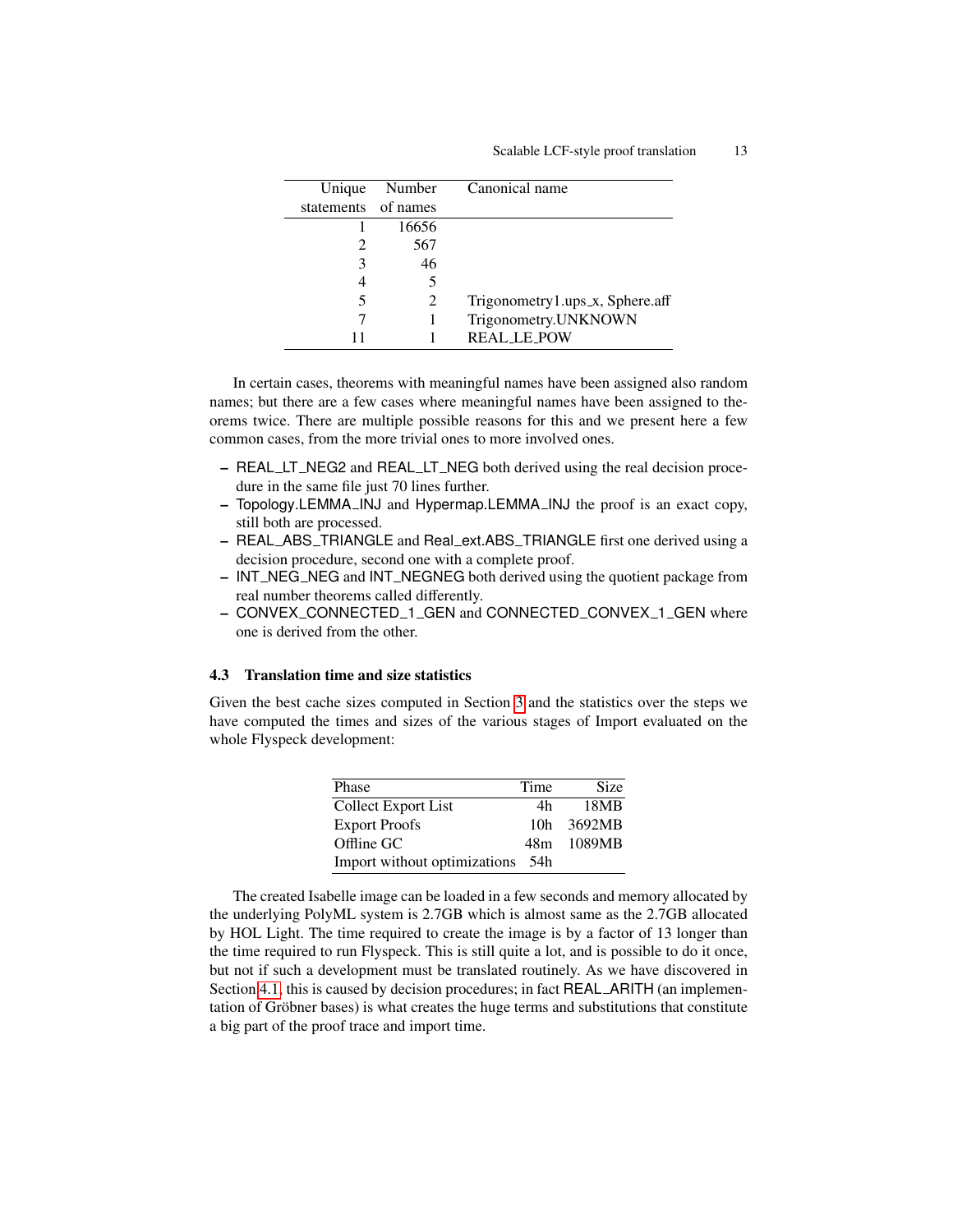To further optimize the Import time we tried to map the two most expensive calls to this decision procedure to a similar decision procedure in Isabelle. The algebra tactic [\[2\]](#page-14-8) can solve the goals in Isabelle in a similar time as that needed in HOL Light:

| Phase                          | Time | Size      |
|--------------------------------|------|-----------|
| Offline GC                     |      | 48m 964MB |
| Import with optimizations 4.5h |      |           |

The reduced proof trace is 11% smaller, but the import time becomes roughly equal to processing of the theories with HOL Light.

# <span id="page-13-0"></span>5 Conclusion

We have presented a new implementation of a theory import from HOL Light to Isabelle/HOL, designed to achieve a decent performance. The translation allows mapping the concepts to their Isabelle counterparts obtaining natural results. By analyzing the proof trace of Flyspeck we have also presented a number of statistics about a low-level structure of a big formal development.

The code of our translation mechanism has been included in Isabelle together with a component for loading the core HOL Light automatically and the documentation for it. The formalization includes the mappings of all the basic types present in both developments including types that are not defined in the same way, such as lists, integers and real numbers. In total, 97 constructors have been mapped with little effort. It is easy to generate similar components for other HOL Light developments. The code is 5 times smaller than the code of Obua and Skalberg's Import.

In our development we defined a new format for proof exchange traces, despite the existence of other exchange formats. We have tried writing the proof trace in the OpenTheory format, and it was roughly 10 times bigger. For the proof traces whose sizes are measured in gigabytes such an optimization does make sense; however is it conceivable to share the Import code with other formats.

The processed trace generated by this work is already used by machine learning tools for HOL Light to provide proof advice [\[7,](#page-14-9)[8\]](#page-14-10).

### 5.1 Future Work

The most obvious future work is testing our export on other HOL Light developments, including the most interesting ones which are not formalized in Isabelle, for example the developments from Wiedijk's 100 theorems list [\[13\]](#page-14-11) and Hilbert Axiom Geometry. Similarly the work can be extended to work with different pairs of provers, in particular not HOL-based ones, or the Common HOL Platform [\[1\]](#page-14-12) intended as a minimal base for sharing HOL proofs.

A different line of work could be to automate the mapping of results of decision procedures. We have tried to export the steps performed by REAL RING, REAL ARITH, or REAL FIELD as a single proof step. Unfortunately for each of these, there exists at least one goal that it solved, but which could not be solved by algebra; this needs to be investigated further.